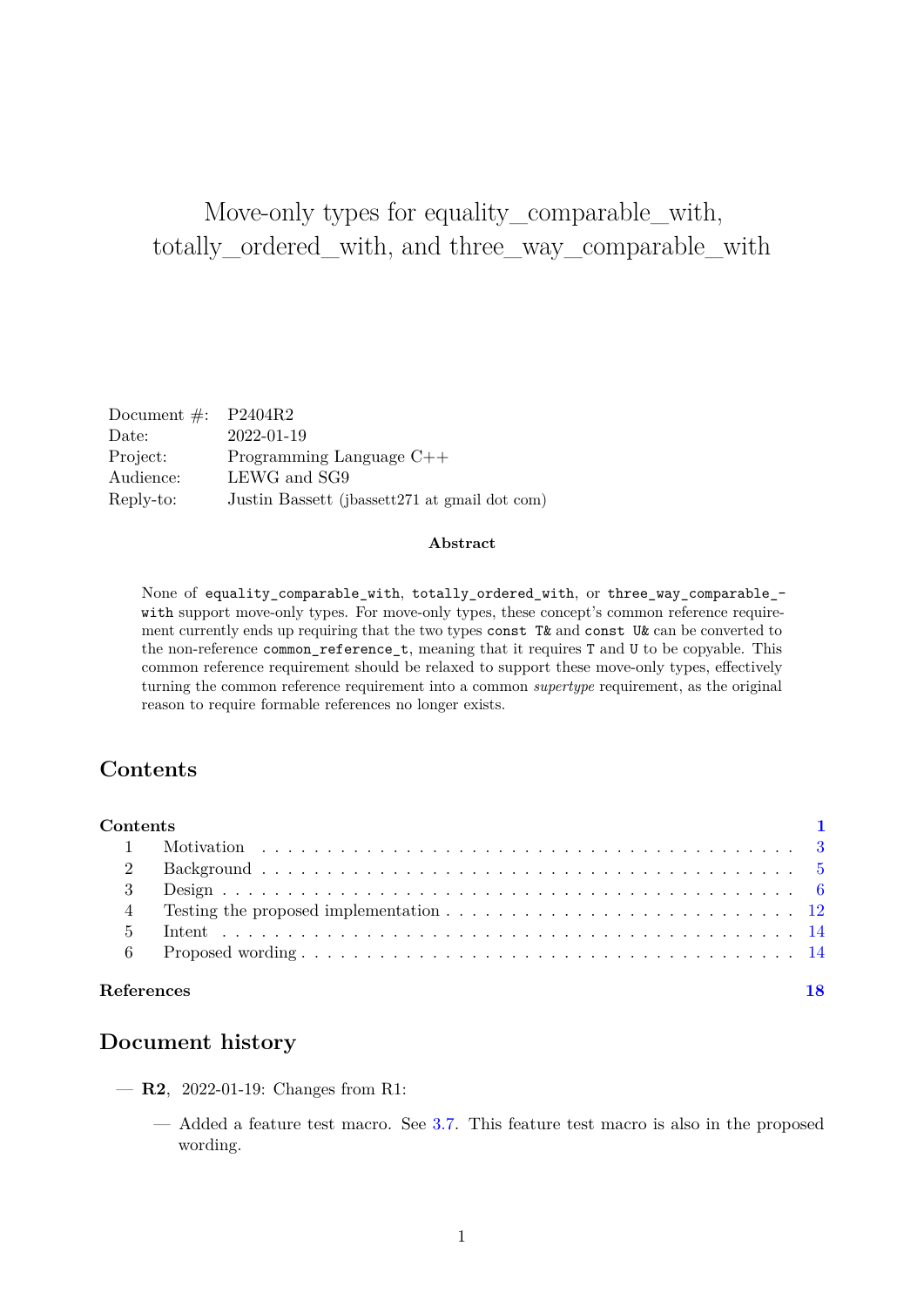- Factor out the remove\_cvref\_t from the proposed wording for the exposition-only concept. It was quite difficult to read when every T and U was instead remove\_cvref\_ t<T> and remove cvref t<U>; factoring it out solves the readability issue. common -reference t<const T&, const U&> was also factored out. Note that the intent [\(5\)](#page-13-0) was also modified to clarify these changes. Note that the implementation experience [\(4\)](#page-11-0) was *not* updated to verify that this factoring out still passes the tests as stated there.
- **R1**, 2021-12-21: Changes from R0:
	- Rebased on top of N4901.
	- Replaced disjunction with atomic constraint. See [3.1.1.](#page-5-1)
	- Fixed a bug in the wording of *common-comparison-supertype-with* ; each T and U should have remove\_cvref\_t. Section [3.2](#page-6-0) already discussed this, but it was missed when applying it to the wording.
	- Add a breakage example and reorganize breakages. See [3.4.1](#page-6-1) for the additional example. [3.4.2](#page-7-0) is a reorganization of the prior breakage examples.
	- Address monomorphic functions potentially requiring runtime common type conversion. See [3.4.3.](#page-9-0)
	- Removed a discussion of a partial solution, as there was no interest in it and because such a partial solution comes with all of the drawbacks of the full solution.
	- Expand the discussion of why this paper does not propose to entirely remove the common reference requirements or strip it down to *weakly-equality-comparable-with* . See [3.6.](#page-10-0)
	- Expand implementation experience. See [4.1](#page-11-2) for the new section; [4.2](#page-12-0) is the same as R0.
	- Minor rephrasing and reformatting in the document.
- **R0**, 2021-07-15: Initial version.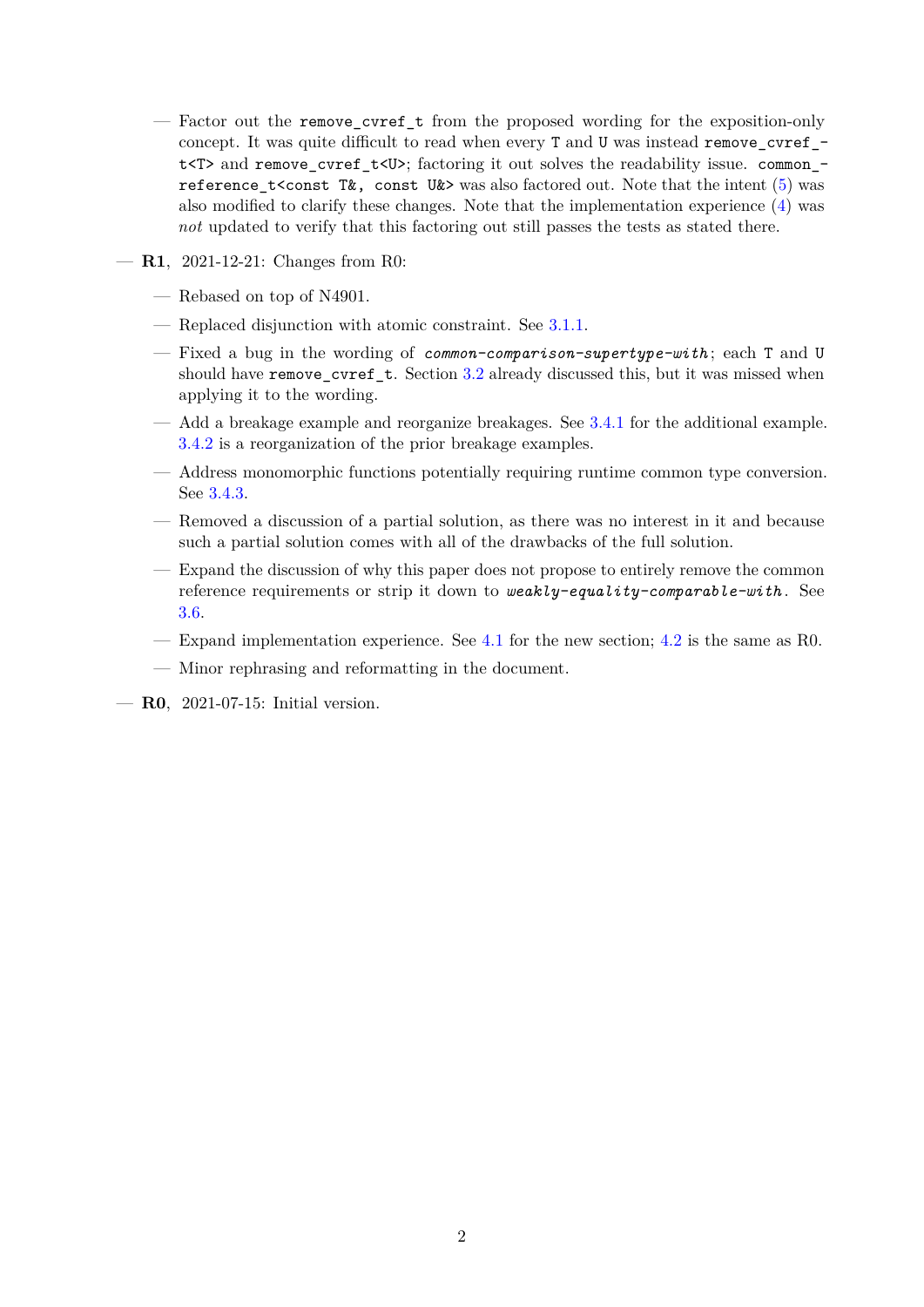# <span id="page-2-0"></span>**1 Motivation**

## **1.1 Overview**

The common reference requirements of the *comparison\_relation* \_with concepts are stricter than the mathematical requirement. Ideally, this requirement could be relaxed to be as close to the mathematical requirement as possible to allow the maximum number of eligible types to satisfy these concepts.

For example, equality\_comparable\_with<unique\_ptr<T>, nullptr\_t> is false despite the fact that the heterogeneous operator== captures an actual equality. This happens because the common reference requirement requires that the types are convertible\_to the common reference, but common\_reference\_t<const unique\_ptr<T>&, const nullptr\_t&> is unique\_ptr<T>, meaning that it requires convertible to  $\text{const}$  unique ptr $\text{Tr}\text{F}\times\text{Tr}\text{F}$ , which is the same as requiring that unique\_ptr<T> is copyable. The other direction is also possible, where common\_ reference t<const T&, const U&> is T and a constructor T(const U&) does not exist but T(U&&) does exist.

Because they have the same common reference requirement, this also applies to three\_way\_ comparable\_with and totally\_ordered\_with.

## **1.2 Specific Code Changes**

Some specific examples of code which this paper will simplify can be found in Table [1,](#page-3-0) given:

```
class bigint {
public:
  bigint(int);
 // Move-only
  bigint(const bigint&) = delete;
  bigint(bigint&&) noexcept = default;
  bigint& operator=(const bigint&)
    = delete;
  bigint& operator=(bigint&&) noexcept
    = default;
  strong_ordering operator<=>(
    const bigint&) const;
  bool operator==(const bigint&) const;
  strong_ordering operator<=>(int) const;
  bool operator==(int) const;
};
                                               class copyable_bigint {
                                               public:
                                                 copyable_bigint(bigint);
                                                strong_ordering operator<=>(
                                                   const copyable bigint&) const;
                                                bool operator==(
                                                   const copyable_bigint&) const;
                                                 strong ordering operator <= > (
                                                   const bigint&) const;
                                                bool operator==(const bigint&) const;
                                              };
```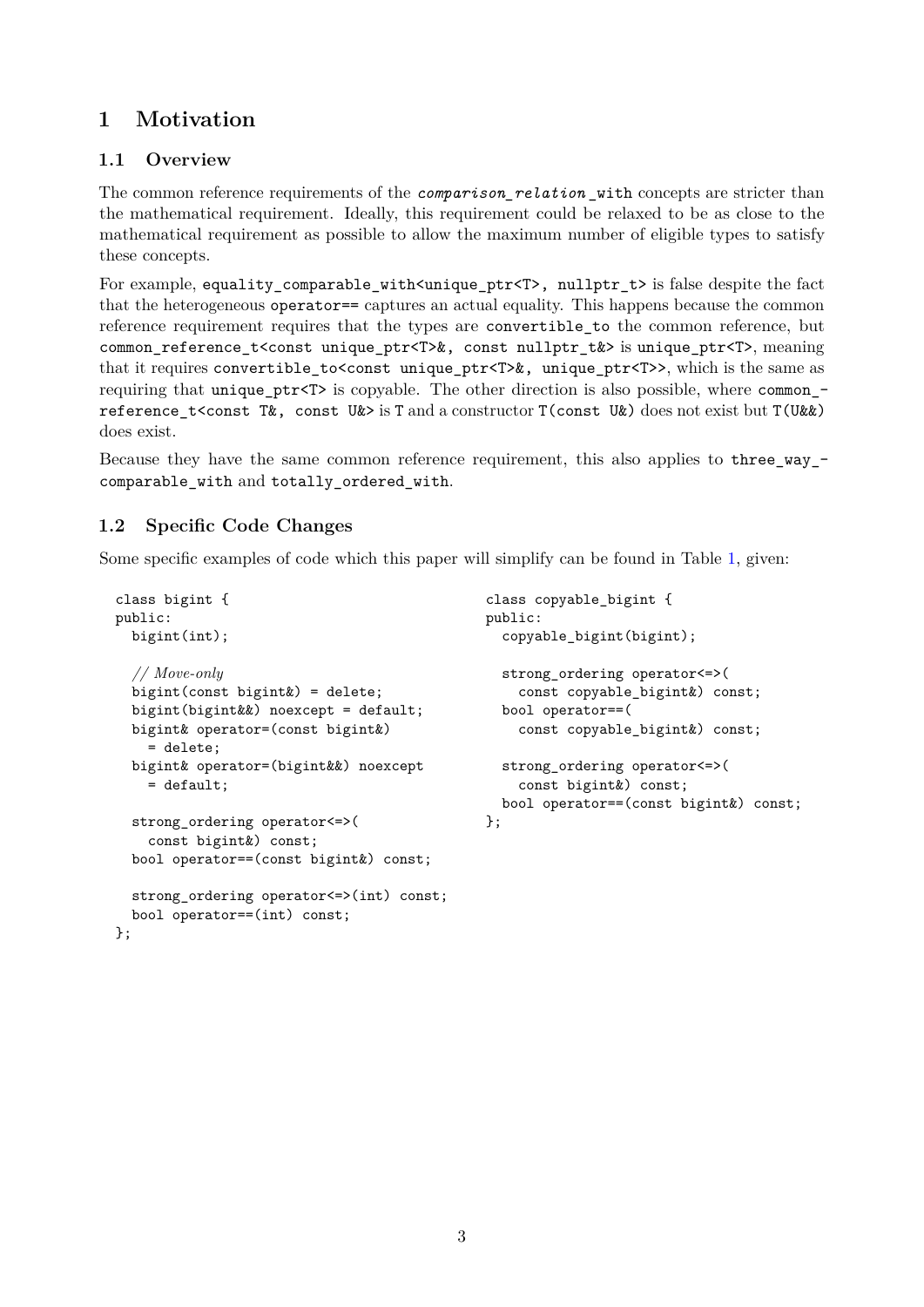|  | Table 1: Examples which are simplified by this paper |  |  |  |
|--|------------------------------------------------------|--|--|--|
|  |                                                      |  |  |  |

<span id="page-3-0"></span>

| Before                                                                                                                                                                                                                                                                                                                                                                                      | After                                                                                                                                                                                     |  |  |  |  |
|---------------------------------------------------------------------------------------------------------------------------------------------------------------------------------------------------------------------------------------------------------------------------------------------------------------------------------------------------------------------------------------------|-------------------------------------------------------------------------------------------------------------------------------------------------------------------------------------------|--|--|--|--|
| auto remove_zeros(<br>vector<br>bigint>& range)<br>ſ<br>return ranges::remove_if(<br>                                                                                                                                                                                                                                                                                                       | auto remove_zeros(<br>vector<br>bigint>& range)<br>₹<br>return ranges:: remove(range, 0);<br>                                                                                             |  |  |  |  |
| auto find_sorted(<br>vector<br>bigint>& range, int x)<br>€<br>return ranges:: lower_bound(<br>                                                                                                                                                                                                                                                                                              | auto find_sorted(<br>vector<br>bigint>& range, int x)<br>$\mathcal{L}_{\mathcal{L}}$<br>return ranges::lower_bound(range, x);<br>                                                         |  |  |  |  |
| bool is_same(<br>const vector<br>bigint>& lhs,<br>const vector <copyable_bigint>&amp; rhs)<br/>€<br>return ranges: : equal(<br/>lhs, rhs,<br/><math>// Not ranges::equal_to.</math><br/><math>equal_to()</math>;<br/>// Alternatively:<br/>return equal(<br/>lhs.begin(), lhs.end(),<br/><math>rhs.\begin{equation} (), \text{rhs}.\end{equation}</math><br/>}</br></copyable_bigint>       | bool is_same(<br>const vector<br>bigint>& lhs,<br>const vector <copyable_bigint>&amp; rhs)<br/><math>\mathcal{L}</math><br>return ranges: : equal(lhs, rhs);<br/>}</br></copyable_bigint> |  |  |  |  |
| bool multiset_includes(<br>const vector<br>bigint>& lhs,<br>const vector <copyable_bigint>&amp; rhs)<br/>€<br>return ranges::includes(<br/>lhs, rhs,<br/>less()); <math>// Not ranges::less.</math><br/>// Alternatively:<br/>return includes(<br/>lhs.begin(), lhs.end(),<br/><math>rhs.\begin{equation*} begin(),\ \text{rhs}.end(),\ \end{equation*}</math><br/>}</br></copyable_bigint> | bool multiset_includes(<br>const vector<br>bigint>& lhs,<br>const vector <copyable_bigint>&amp; rhs)<br/>€<br>return ranges::includes(lhs, rhs);<br/>}</br></copyable_bigint>             |  |  |  |  |

Notably, all of the above on the "After" column would compile today if bigint was copyable instead of move-only, although no copies will be made. Also, note that although all of the above examples use ranges, this issue would appear at any location where the *comparison\_relation* \_with concepts are used.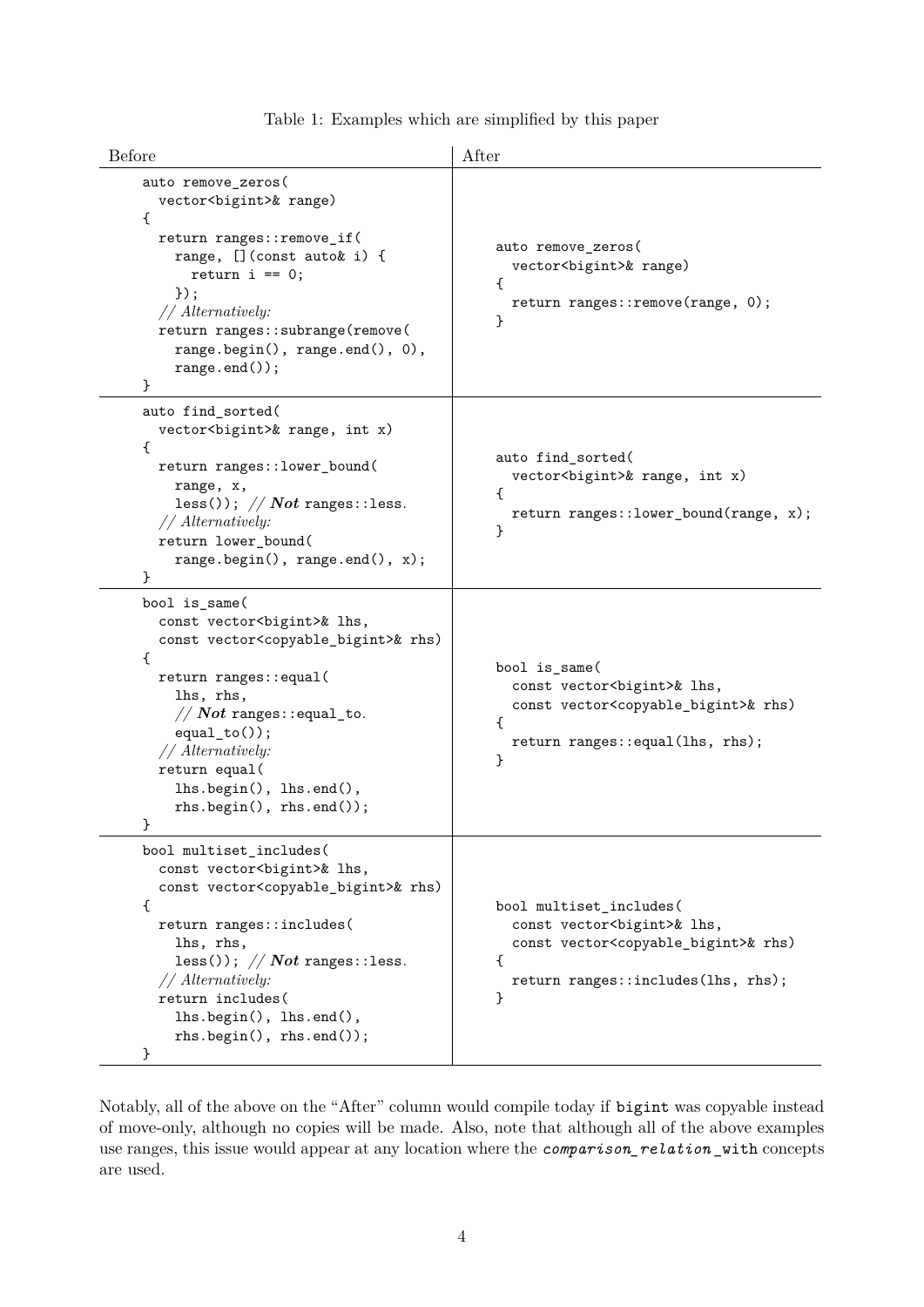# <span id="page-4-0"></span>**2 Background**

## **2.1 Overview**

equality\_comparable\_with<T,  $U$ > does far more than test for a compatible operator==(T, U), instead attempting to capture true cross-type equality. To do so, it considers the equality in the context of a common supertype, codified as the requirement common\_reference\_with<const remove reference t<T>&, const remove reference t<U>&>, which includes requiring both requirements convertible\_to<const T&, common\_reference\_t<const T&, const U&>> and symmetrically convertible\_to<const U&, common\_reference\_t<const T&, const U&>>. Because it is possible for common\_reference\_t<const T&, const U&> to be a non-reference type, these convertible to requirements can end up requiring that we copy the const T& or const U&, especially if the common\_reference\_t is T or U itself as it is for the case of unique\_ptr<T> and nullptr.

Importantly, the conversion to the common reference never needs to happen at runtime<sup>[1](#page-4-1)</sup>, as we can always use the provided heterogeneous operator== $(T, U)$  instead. Historically, this was not the case, as the  $C++0X$  concepts had a mechanism that would resolve the EqualityComparable $\leq T$ , U> cross type equality  $t = u$  as first converting to the common type if there was no heterogeneous operator== $(T, U)$  [\[Stroustrup2012,](#page-17-1) 51]. However, as concepts are now only a way to check syntactic validity, this feature was removed.

three way comparable with has the same common reference requirement and can similarly be relaxed. totally\_ordered\_with has this common reference requirement, but only transitively through equality\_comparable\_with.

## <span id="page-4-2"></span>**2.2 Why the common reference requirement?**

Cross-type equality is not initially well defined in mathematics, so some work must be done to capture it. The Palo Alto report describes this conundrum [\[Stroustrup2012,](#page-17-1) 16]. In particular, establishing an equivalence relation between two arbitrary sets *A* and *B* only makes sense if you instead establish the equivalence relation over  $A \cup B$ . In C++, this means that we need to think of the equality as operating over some common "supertype" of T and U. This requirement is codified in equality\_comparable\_with by the common reference requirement common\_reference\_with, where common reference with<T, U> is defined as follows:

```
template<class T, class U>
  concept common_reference_with =
    same_as<common_reference_t<T, U>, common_reference_t<U, T>> &&
    convertible_to<T, common_reference_t<T, U>> &&
    convertible_to<U, common_reference_t<T, U>>;
```
[\[N4901,](#page-17-2) 548]

This requirement is not the same as the purely mathematical supertype requirement, as  $C_{++}$  has to deal with objects and references, incidentally adding the requirement that this common reference must be formable from the two types.

This same argument applies to three\_way\_comparable\_with and totally\_ordered\_with: the relations only make sense when we lift the types to the common supertype, but this common supertype conversion never needs to happen at runtime. three\_way\_comparable\_with similarly encodes this with the same invocation of common\_reference\_with, but totally\_ordered\_with receives this requirement transitively through equality\_comparable\_with.

<span id="page-4-1"></span><sup>&</sup>lt;sup>1</sup>Except for implementation details, the common reference conversion will never happen at runtime. See  $3.4.3$  for a more in-depth discussion.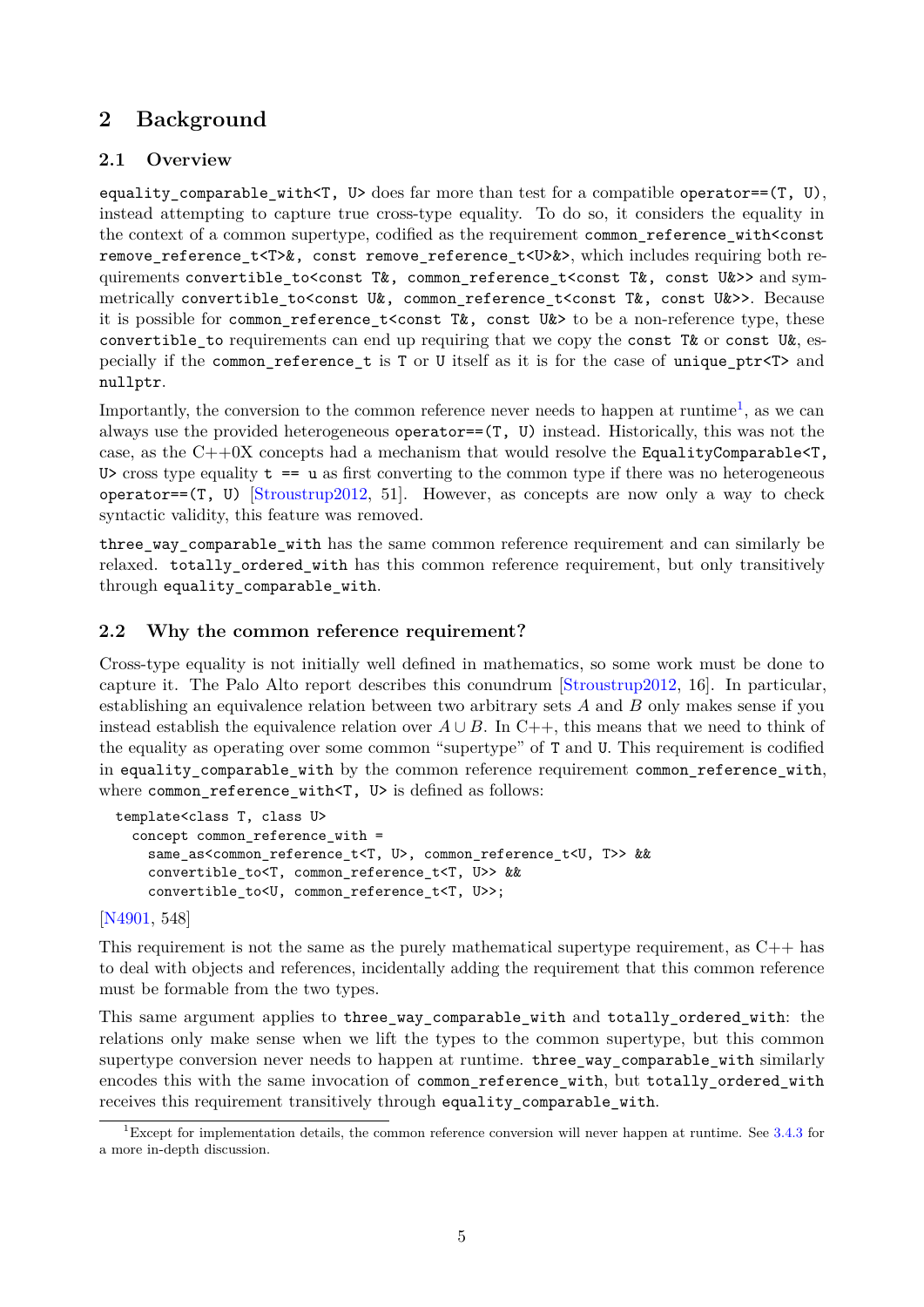# <span id="page-5-0"></span>**3 Design**

### <span id="page-5-2"></span>**3.1 Overview**

The problem with the *comparison\_relation\_with* concepts is the encoding of the supertype requirement as a common *reference* requirement; we want to encode the supertype requirement without requiring formable references or any particular cvref-qualities. Considering *comparison* – *relation* with $\zeta$ . U> with the type common reference  $t$ <const T&, const U&> notated as C, this issue can be considered in two parts:

- 1. T is a move-only type, and C is the same as T.
- 2. C is not T and can only be constructed by an rvalue T.

For both of these issues, it is essential to note that although a conversion to C must exist to satisfy our mathematical axioms, we never need to perform this conversion, as we will always use the heterogeneous operator (T, U) comparison functions. This means that it is okay to make it require extreme acrobatics or even make it impossible to write a bool equal\_by\_common\_reference(T, U) function, and similarly for the other comparison relations.

The first case can be solved by noting that, although the cvref-quality differs, T and C are of the same base type, so we can solve it by relaxing the convertible to  $\zeta$  const T $\&$ , C> requirement to also accept cases where const T& and C are the same after remove cvref t, which can be accomplished by using convertible to<const T&, const C&> (and similarly for U). This works because if const T& is already const C&, we can simply bind the reference, but we can still construct a C from the const T& by binding the const C& to the temporary C object. Despite how dangerous that sounds, the risk is resolved by the fact that we do not have to do this at runtime.

The second case can be solved by relaxing the convertible to  $\zeta$  const T&, C to not require copying the T but instead look for any valid conversion, which can be accomplished by using convertible to<const T&, C> || convertible to<T&&, C> (and similarly for U).

Taking both solutions together yields convertible to<const T&, const C&> || convertible to<T&&, const C&>, and this combined solution does not invalidate any of the prior arguments.

#### <span id="page-5-1"></span>**3.1.1 Avoiding disjunctions**

Disjunctions in concepts may slow down compilation times due to added costs in the conversion to disjunctive normal form, so it is desirable to avoid them. As such, this new disjunction should be made into an atomic constraint to avoid this issue. Lost functionality is not a concern in this case, because users are not expected to find it useful to have subsumption between equality\_comparable\_with<T, U> and convertible\_to<const T&, const common\_ reference\_t<const T&, const U&>&> or the other similar cases.

Avoiding the disjunctions in this case is easily resolved by forcing the disjunction to be an atomic constraint via a requires expression and nested requirements:

```
requires {
  requires convertible to<const T&, const C&> || convertible to<T&&, const C&>;
}
```
In this particular case, we have two disjunctions, one for T and one for U. Having a conjunction between atomic constraints is not useful, so the proposed wording will merge them into a single atomic constraint.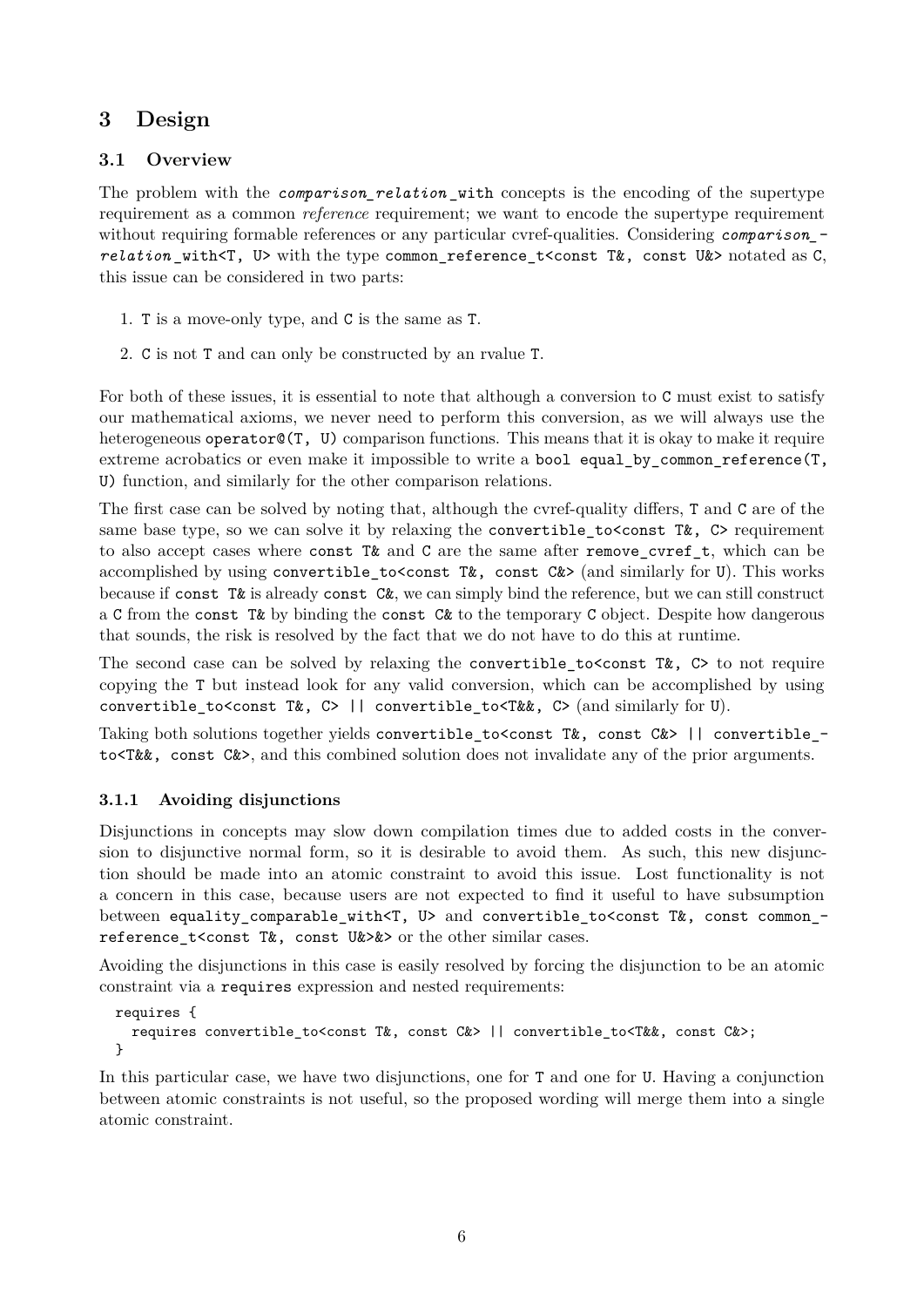### <span id="page-6-0"></span>**3.2 Syntactic requirements changes**

Changing the meaning of common\_reference\_with is not the best idea, as the proposed changes are inconsistent with the concept's name and with its usage in other contexts. As such, it makes sense to add a new exposition only concept *common-comparison-supertype-with* <T, U> which applies these modifications to common reference with. However, since T and U are possibly cvref-qualified, this new concept will need to account for that by stripping the cvref-qualifiers. const and references are mathematically meaningless, so stripping the cvref-qualifiers does not cause any issues with the meaning of this exposition only concept. In summary, *common-comparison-supertype-with* <T, U> is a variant of common\_reference\_with<remove\_cvref\_t<T>, remove\_cvref\_t<U>>which modifies the convertible\_to<...> requirements to support move-only types.

This modified exposition only concept will replace the common reference with requirements in three\_way\_comparable\_with and equality\_comparable\_with, transitively applying to totally\_ ordered\_with as well.

### **3.3 Semantic requirements changes**

Changing the syntactic requirements also requires that we change the semantic requirements of all of these concepts. Rather than purely copying the semantic requirements of common reference with where we construct the common reference via C(t) and C(u), *common-comparison-supertype-with* must instead capture the idea that we will copy or move to a const& by modifying the wording to use both static\_cast<const  $C>$ (t) and static\_cast<const  $C>$ (move(t)) to allow for either the copying constructor or the moving constructor to be used, whichever is valid.

For equality comparable with, the common supertype requirement may now move its arguments, but equality\_comparable\_with<T, U> specifies its semantic requirements using t and u of const remove\_reference\_t<T> and const remove\_reference\_t<U> respectively. Instead of having t and u be const, this paper proposes making them the non-const remove\_cvref\_t<T> and remove\_cvref  $t$ <U>, allowing us to move from t and u. This is not to prohibit the equality comparison of const lvalues, but the behavior of equality comparison of const lvalues must be the same as if they were non-const and allowed to be moved from. Furthermore, despite moving from these lvalues, the objects should retain the exact same state as before they were moved from, because a move never actually happens at runtime. That is to say, the bool result of the heterogeneous operator== must be the same as if we move to the const C& common supertype and perform the comparison there, ignoring any side effects caused by the move. The same holds true for three\_way\_comparable\_with and totally ordered with.

Actually encoding this new model is a bit tricky, because the comparison operators do not introduce a sequence point between their arguments. As such, the two comparisons must be evaluated in separate lines of code to prevent the move from affecting the heterogeneous comparison.

## **3.4 Potential issues with this approach**

#### <span id="page-6-1"></span>**3.4.1 Breakage of existing code**

Changing any existing concept is a breaking change for many reasons. In particular, this change breaks anyone relying on the *comparison\_relation* \_with concepts implying common\_reference\_ with. This is by design; removing this requirement is exactly the intention of the paper.

Figure [1](#page-7-1) shows such an example. Currently, the code in Figure 1 is allowed. When using equality  $$ comparable\_with<T, U>, the implementer was free to expect to be able to convert to the common reference as an implementation detail. This expectation is broken by this paper. To fix the code, either the implementer must remove the implementation detail by directly using  $*first1$  == \*first2, or if they wish to keep the conversion as an implementation detail, the implementer would have to add the requirement common reference with<const T&, const U&>. Note that this is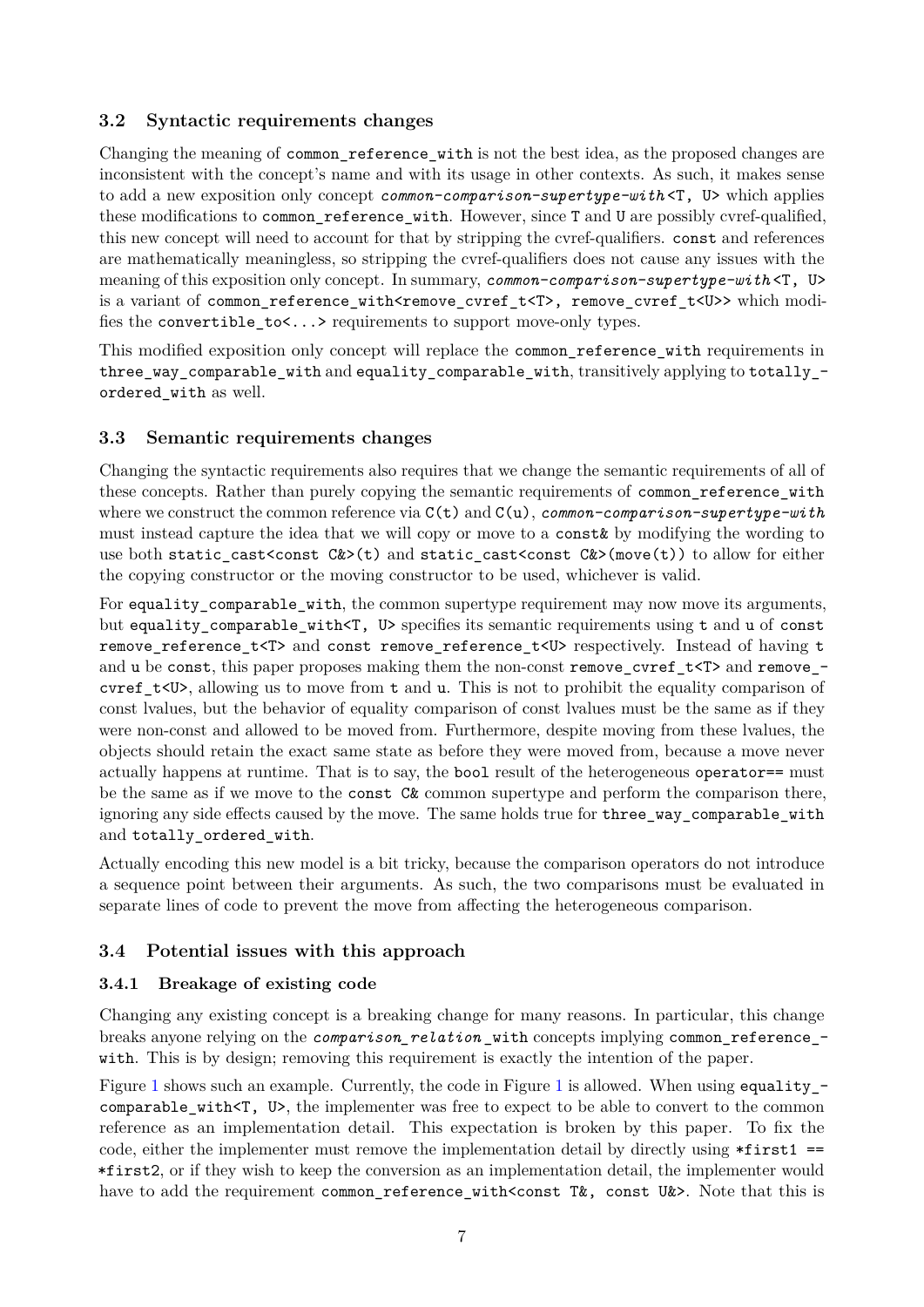<span id="page-7-1"></span>Figure 1: Example of code broken due to relying on common\_reference\_with as an implementation detail.

```
template <ranges::range R1, ranges::range R2>
  requires equality_comparable_with<
    ranges::range_reference_t<R1>,
    ranges::range_reference_t<R2>>
int count_equals(R1&& r1, R2&& r2) {
  using C = common_reference_t<
    ranges::range_reference_t<R1>,
    ranges::range_reference_t<R2>>;
  auto first1 = ranges::begin(r1);
  auto first2 = \text{ranges}::\text{begin}(r2);const auto last1 = range: end(r1);const auto last2 = range: end(r2);
  int count = 0:
  while (first1 != last1 && first2 != last2) {
    // Copies to the common reference.
    // This is allowed before this paper, but not after.
    C c1 = *first1;
    C c2 = *first2;
    if (c1 == c2) ++count;
    ++first1;
    ++first2;
  }
 return count;
}
```
enough, because although this paper removes common\_reference\_with from its definition, the way the paper specifies equality\_comparable\_with means that common\_reference\_with is applying a stricter condition on the same common\_reference\_t.

That said, although Figure [1](#page-7-1) is broken by this paper, because this paper is a relaxation, count\_equals will continue to work as before for any types which it accepted before. The only types which fail to be converted to the common reference type are those which previously did not pass the equality\_comparable\_with requirement. In other words, this paper does break Figure [1](#page-7-1) and other algorithms relying on common\_reference\_with as an implementation detail, but only as it pertains to whether the algorithm is appropriately constrained; any existing code using the algorithm would continue to compile.

#### <span id="page-7-0"></span>**3.4.2 Breakage in existing code: edge cases**

Figure [2](#page-8-0) shows more examples of code broken due to this paper, but these cases are considered unlikely to occur. Figure [2a](#page-8-1) demonstrates that behavior can change for types which only now meet equality comparable with by changing which overload is chosen for an overload set for when passed these types. Figure [2b](#page-8-2) demonstrates that the removed subsumption with common\_reference\_with can break code which was relying on that subsumption. Figure [2c](#page-8-3) shows that code which deliberately relies on the result of the changed concepts can be broken due to the change in its value.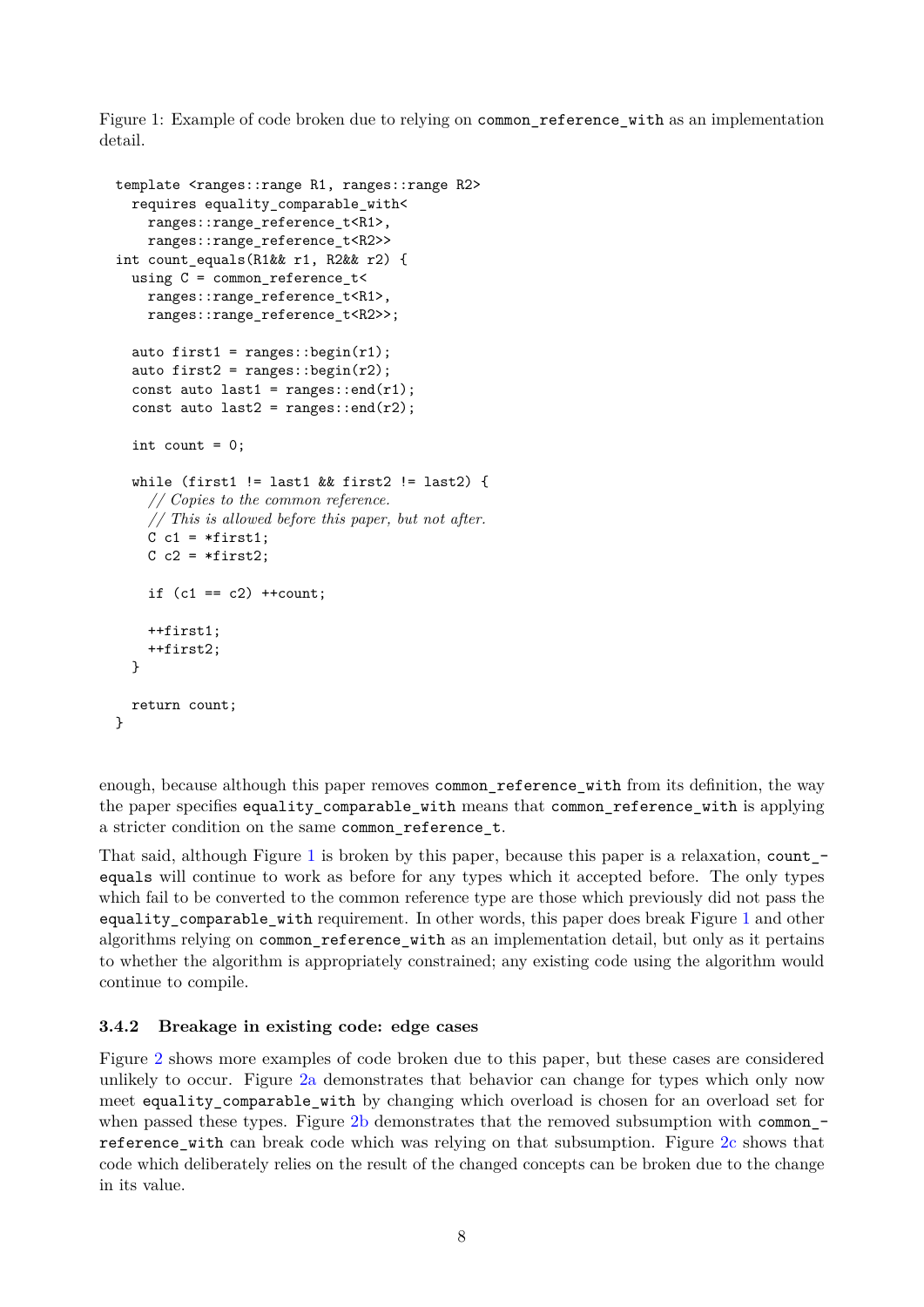Figure 2: Examples of code broken due to edge cases in this paper's changes.

<span id="page-8-1"></span><span id="page-8-0"></span>(a) Behavior change of a fallback against the modified concept's.

```
template <typename T, typename U>
struct equality_traits;
```

```
// Assume bigint and
// copyable_bigint are as before.
template <>
struct equality_traits<
  bigint, copyable_bigint> {
  // A manual implementation which, for
  // some reason, does not use operator==.
  static bool equals(
    const bigint&, const copyable_bigint&);
};
```

```
template <typename T, typename U>
  requires equality_comparable_with<T, U>
bool fancy_equals(const T& t, const U& u) {
 return t == u;
}
```

```
template <typename T, typename U>
bool fancy_equals(const T& t, const U& u) {
 return equality_traits<T, U>::equals(t, u);
}
```
*// Calling code* bigint  $a = ...;$ copyable\_bigint  $b = ...;$  template<class T, class U> requires equality\_comparable\_with<T, U> bool attempted equals(const T& t, const U& u) { return  $t == u$ ; } template<class T, class U> requires common\_reference\_with< const remove\_reference\_t<T>&, const remove reference t<U>&> bool attempted\_equals(const T& t, const U& u) { static\_assert(requires { { t.equals(u) } -> convertible\_to<bool>; }); return t.equals(u); } auto test1(const shared ptr<int>& p) { return attempted\_equals(p, nullptr); *// With this proposed change: // error: call of overloaded 'common()' is ambiguous*  $\mathbf{r}$ auto test2(const fancy\_int& x, int y) {

<span id="page-8-2"></span>(b) Removed subsumption makes the overload ambiguous.

bool equals(int y) const { return  $x == y$ ; }

*// Some type using a different spelling of equality.*

class fancy\_int {

*// Still works:*

}

return attempted\_equals(x, y);

 $fancy(int(int x) : x(x) \{\}$ 

int x;

public:

};

```
(c) Directly testing the concept's value.
```

```
template <typename T>
void questionable(unique_ptr<T> p) {
  if constexpr (equality_comparable_with<
      unique_ptr<T>, nullptr_t>) {
    1 / 0; // Cause undefined behavior.
 }
}
```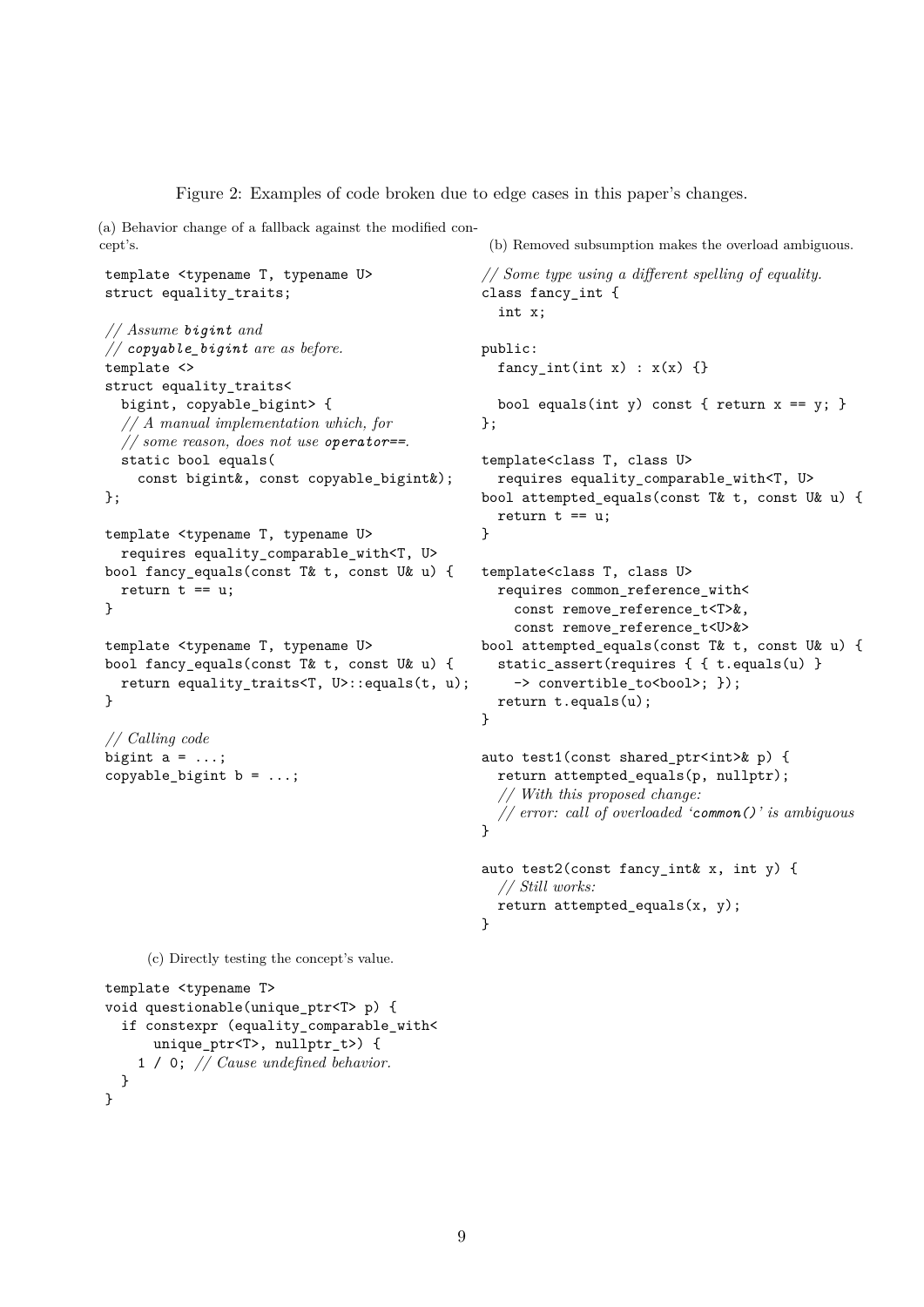Although these examples are broken by this change, the drawbacks of these breakages are low compared to the benefits of enabling move-only types for the *comparison\_relation* \_with concepts. For Figure [2a,](#page-8-1) despite the change in behavior by which function is called, either the end result will be the same or the code already had a bug where the semantic meaning of "equals" was not respected by equality\_traits<br/>bigint, copyable\_bigint>::equals(...). Despite Figure [2b](#page-8-2) showing subsumption being broken, the loss of subsumption generally results in hard errors rather than silently incorrect behavior changes, and subsumption can always be regained by adding the additional constraint of common reference with<const T&, const U&>. Figure [2c](#page-8-3) is pathological, as the code modifies semantics or even creates undefined based on type introspection whose answer may change. Refusing to break such pathological code is to forbid changing the standard, as adding member functions, overloads, and so on also breaks similar code.

#### <span id="page-9-0"></span>**3.4.3 Why do we never need a runtime common supertype conversion?**

Although the current specification of equality\_comparable\_with allows implementations to convert the arguments to the common supertype at runtime, this never needs to happen and can instead be replaced with a direct comparison of the two types. This specifically applies for algorithms which want to use operator== rather than an arbitrary predicate, where the predicate is not constrained with equality\_comparable\_with like ranges::equal\_to is. For arbitrary predicates in the algorithms, there are cases where the equivalence relation required of the predicate can perform a conversion to the common supertype if the user specifies it. Such a case is presented here, along with why this does not affect this paper's change.

In *Iterators++, Part 3*, Eric Niebler describes how the intersection of proxy iterators with std::ranges::unique\_copy produces a case where users may wish to use a conversion to common reference t in a predicate in order to use a monomorphic function rather than a template [\[Niebler2015\]](#page-17-3). To summarize the point in the article, code such as the following fails to compile (example modified from [\[Niebler2015\]](#page-17-3)):

```
vector<bool> vec = some_initial_value();
using R = vector<br/>bool>::reference;
ranges::unique_copy(vec,
  ostream_iterator<bool>{cout, " "},
  [](R b1, R b2) { return b1 == b2; });
```
But using the common reference type allows a monomorphic predicate to compile (again, example modified from [\[Niebler2015\]](#page-17-3)):

```
vector <i>bool</i> > vec = some initial value();
using C = iter_{common_{reference} t < vector < bool}:iterator>;
ranges::unique_copy(vec,
  ostream_iterator<bool>{cout, " "},
  [] (C b1, C b2) { return b1 == b2; }
```
However, this example does not apply to equality\_comparable\_with since the user is specifying a predicate rather than relying on ranges::equal\_to. That is to say, because the user specifies their own predicate, there is no equality\_comparable\_with requirement in Niebler's example, only a requirement that the predicate forms an equivalence relation. Even if the user added an equality\_comparable\_with<C, C> requirement, there is no issue, because the equality happens after the conversion to the common reference.

This paper only affects similar user provided predicates if the user provided a templated predicate using equality comparable with which delegated to a monomorphic common supertype predicate without also specifying common\_reference\_with; a breaking change already mentioned in [3.4.1](#page-6-1) and Figure [1.](#page-7-1)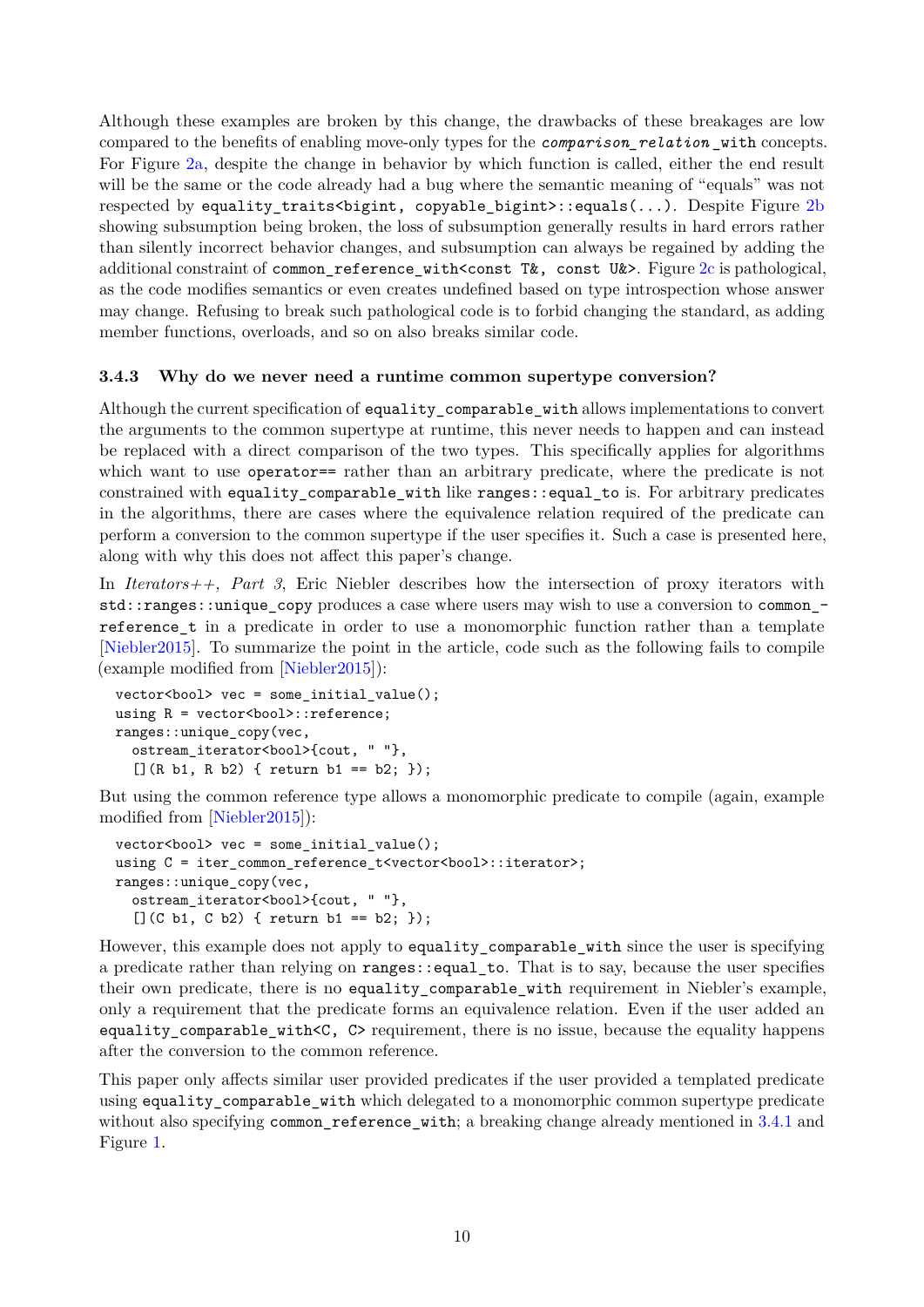<span id="page-10-1"></span>Figure 3: An example demonstrating a class deleting the constructor from an rvalue reference.

```
// Assume bigint is as before.
class bigint_cref {
public:
  bigint_cref(const bigint&);
  // Forbid construction from rvalue references:
  bigint \text{cref}(\text{const} bigint&&) = delete;
  strong_ordering operator<=>(bigint_cref) const;
  bool operator==(bigint_cref) const;
  strong_ordering operator<=>(const bigint&) const;
  bool operator==(const bigint&) const;
};
static assert(equality comparable with<br/>Sbigint, bigint cref>);
```
#### **3.5 Why is convertible\_to<T&&, const C&> insufficient?**

It may appear that we could simplify convertible\_to<const T&, const C&> || convertible\_ to<T&&, const C&> to just convertible to<T&&, const C&>, as a constructor that takes a const T& can also always take a T&&. However, this forgets the case of deleted rvalue overloads as in Figure [3.](#page-10-1)

Figure [3](#page-10-1) compiles fine before this paper and with the disjunction. However, with only convertible to<T&&, const C&> and no disjunction, the static\_assert fails, with the compilation error including the note: "'convertible\_to<br/>bigint &&, const bigint\_cref &>' evaluated to false."

This pattern deletes the rvalue overload of an overload set—the constructor in this case—to attempt to prevent the function from being called with temporaries and solve some lifetime management errors. Although this pattern fails to correctly capture lifetime constraints as rvalue references do not necessarily imply an immediately expiring lifetime, there is currently no way to properly manage lifetime constraints, so this is a pattern that is used not too infrequently. To maintain support of this pattern, this paper uses the disjunction convertible to  $\zeta$  const T&, const C&> || convertible\_to<T&&, const C&>.

#### <span id="page-10-0"></span>**3.6 Could we remove the common reference requirement or move to weak equality?**

A common suggestion has been to remove the common reference requirement altogether, leaving us with approximately *weakly-equality-comparable-with* and *partially-ordered-with* , possibly with additional semantic requirements. This paper deliberately does not propose such a change for two reasons:

- 1. Stripping the common reference requirement is orthogonal to the changes presented in this paper. The changes that this paper proposes do not in any way prevent such a change from being made in the future.
- 2. It is the author's belief that the common reference requirements are necessary for these concepts to be sound. The common reference requirements exist to provide at least some verification that the types meet the mathematical models of equality and ordering. The common reference requirements very closely match the mathematical model for extending equality and ordering to be heterogeneous (see  $2.2$ ). It seems likely that removing these requirements would easily allow types through which do not meet the mathematical models, which would lead to serious repercussions on the ability to reason about code. It seems unwise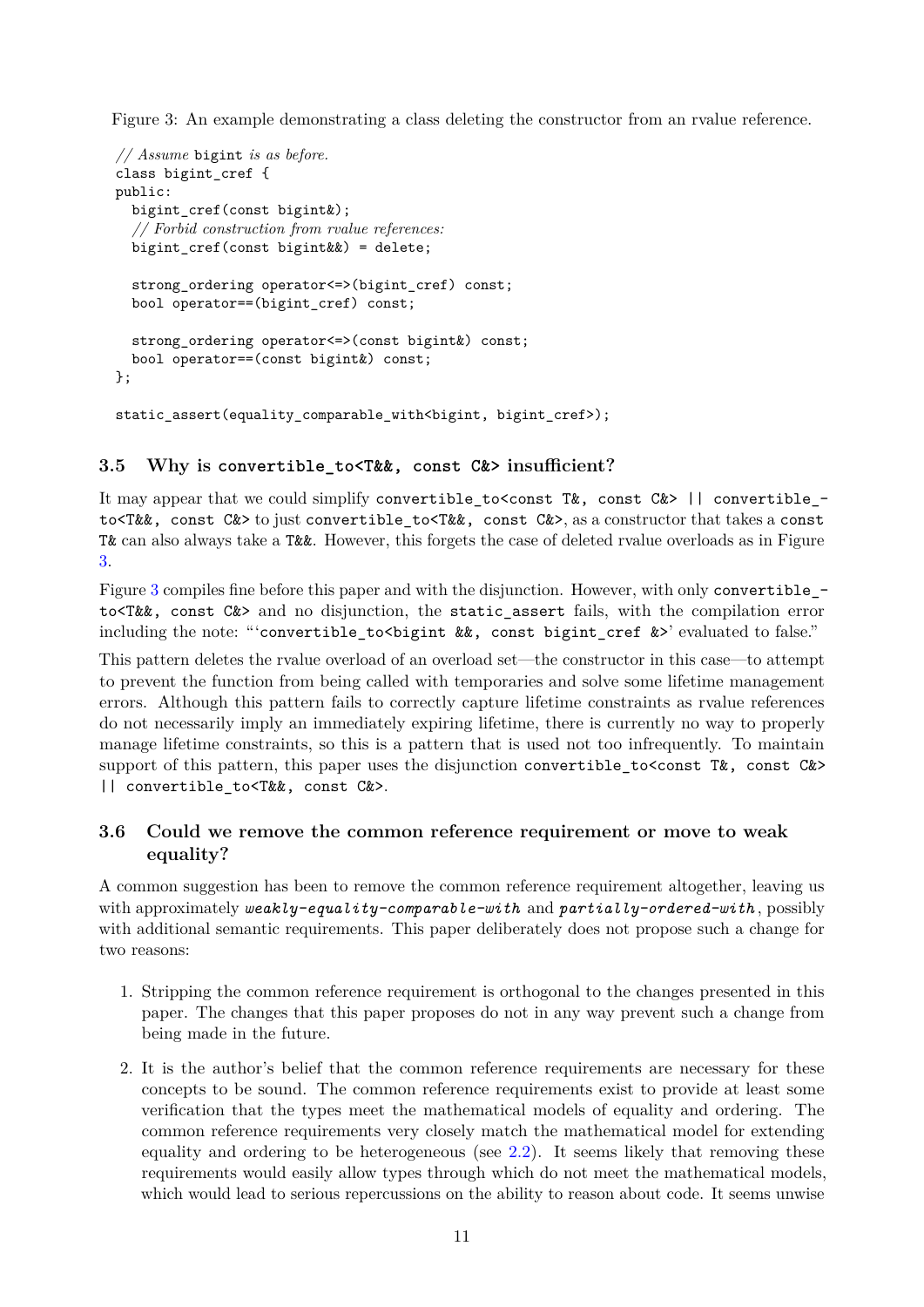to ignore the analysis in the Palo Alto report [\[Stroustrup2012\]](#page-17-1) which explains that these requirements are important. See [2.2](#page-4-2) for more information on the Palo Alto report's discussion of these requirements.

It is important to note that a large number of types—including in the standard library—use operator== for something other than equality. Removing the common reference requirements erroneously allows these types to meet equality comparable with. It turns out to be easy to write an operator== $(T, U)$  which feels like equality but actually is not when considered in the context of all of operator== $(T, T)$ , operator== $(T, U)$ , operator== $(U, U)$ , and operator== $(C,$ C) (where C is the common reference). To be a proper equality, all of these operator==s must be part of the same equality.

As an example, iterators and sentinels have a cross-type operator==(iterator, sentinel) which feels like equality and could form an equivalence relation, except that operator==(iterator, iterator) is *not* part of the same equivalence relation as operator==(iterator, sentinel). Indeed, if these were to be part of the same equivalence relation, then operator==(iterator, iterator) must instead be testing to see if both iterators have reached the end of the range. Therefore, equality\_comparable\_with<iterator, sentinel> must be false, because the relevant equality operators are not consistent with each other.

The same holds true for three\_way\_comparable\_with and totally\_ordered\_with.

This paper intentionally only attempts to appropriately expand the concepts under the assumption that the current model is correct. If it is possible to strip the requirements down to *weakly-equality-comparable-with* and *partially-ordered-with* while retaining a sound model, such a significant change—involving reworking what it means for a type to be *regular* and working out all of the mathematical implications—is out of scope for this paper.

#### <span id="page-11-1"></span>**3.7 Feature Test Macro**

A feature test macro should be added. Two possible approaches could make sense: either update \_\_cpp\_lib\_concepts to a higher value or add a new feature test macro. This paper proposes to add a new feature test macro: \_\_cpp\_lib\_relaxed\_comparison\_concepts. This feature test macro should be available in  $\leq$  version as well as the headers which provide any of the three concepts equality comparable with, totally ordered with, or three way comparable with, so additionally <concepts> and <compare>.

## <span id="page-11-0"></span>**4 Testing the proposed implementation**

#### <span id="page-11-2"></span>**4.1 Full implementation**

The proposed wording  $(6)$  was implemented in libc++ [\[Libcxx\]](#page-17-4) and libstdc++ [\[Libstdcxx\]](#page-17-5). Each standard library was then built with GCC 11.1 [\[GCC\]](#page-17-6) and the full test suites were run. Clang++ 14.0.0 [\[Clang\]](#page-17-7) was also used to build and test libc $++$ .

Note that these changes were not implemented in the Microsoft STL [\[MicrosoftSTL\]](#page-17-8) due to lack of access to a Windows machine.

To summarize the results, the proposed changes do not have any further repercussions in broken tests in libc $++$  nor in libstdc $++$ .

#### **4.1.1 Libc++**

Libc++ was modified at commit d5b73a70a0611fc6c082e20acb6ce056980c8323 to incorporate the proposed changes.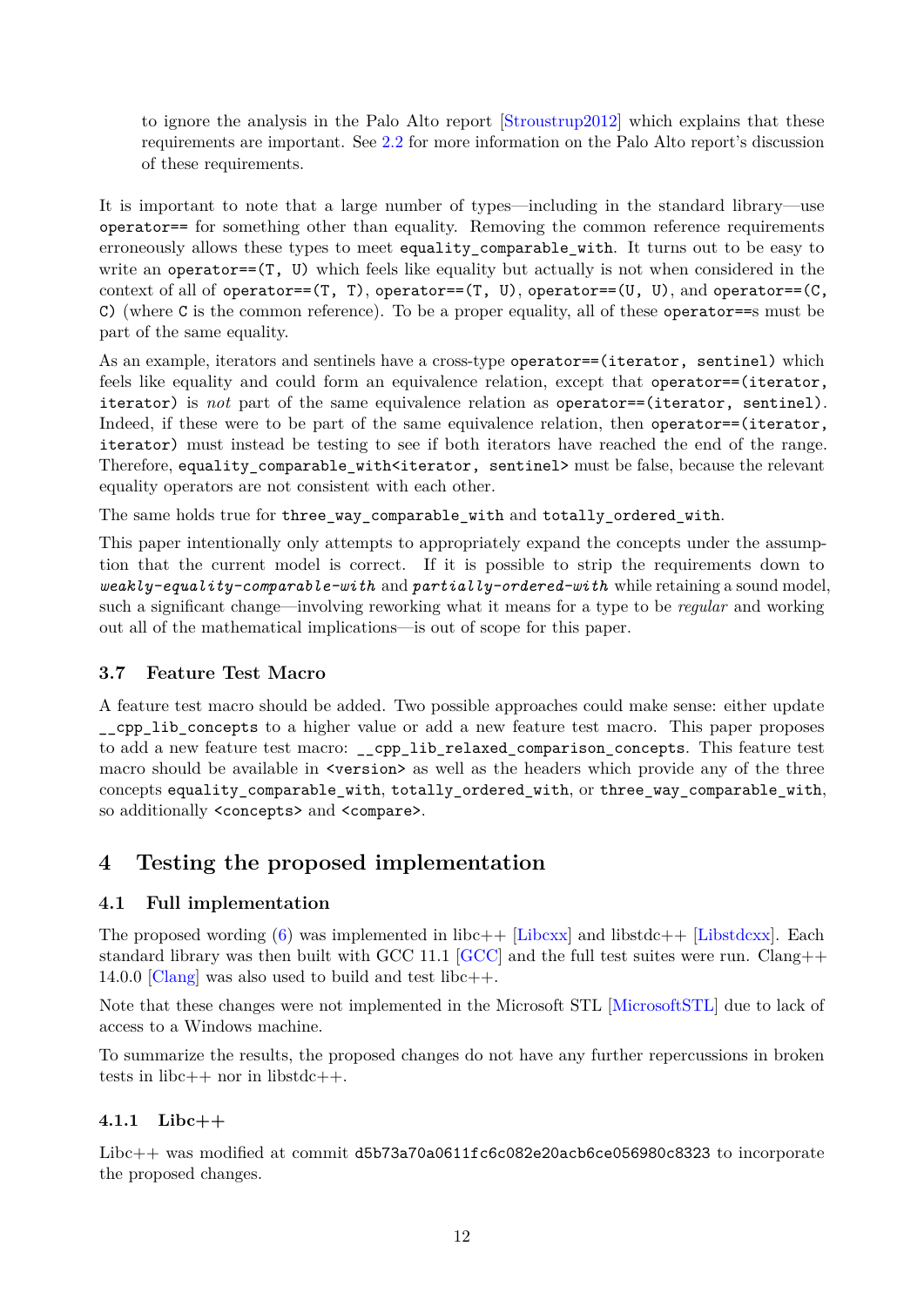$Clang++ 14.0.0$  successfully built libc++. There were 6 failed tests in the test suite, all of which were tests on the constrained comparison function objects—such as ranges::equal\_to—to verify that they cannot be invoked with a move-only object. As that is precisely the change which this paper attempts to fix, these failures are expected.

GCC 11.1 successfully built libc $++$ . There were 6 failed tests in the test suite, precisely those 6 tests which failed for Clang++ 14.0.0. As such, these failures are expected.

Thus we can confirm that nothing in libc++'s test suite is broken due to this paper's change.

#### **4.1.2 Libstdc++**

Libstdc++ was modified at commit df1a0d526e2e4c75311345c0b73ce8483e243899 to incorporate the proposed changes.

GCC 11.1 successfully built libstdc++. A single test failed at runtime, 30 threads/jthread/95989.cc, which failure happened without this change and is also not related to this change. All other tests passed.

Clang++ 14.0.0 was not tested due to lack of time.

### <span id="page-12-0"></span>**4.2 Running concept-specific tests**

Rather than changing the standard libraries, this experiment implemented the new concepts separately, then ran all of the test cases referencing the changed concepts in the standard libraries' test suites over the alternative implementations. In contrast with [4.1,](#page-11-2) this allowed testing the Microsoft STL test suite, the Microsoft compiler, and how the different implementations perform on each other's test suites.

These concepts' tests were gathered from the libc++ [\[Libcxx\]](#page-17-4) test suite and the Microsoft STL [\[MicrosoftSTL\]](#page-17-8) test suite at commits 1c69005c2e11414669ac8ba094a9b059920936db and 280347a4309eaaf5f1bba3b1ad98a27687b9d9c3 respectively. At the time of writing, libstdc++ [\[Libstdcxx\]](#page-17-5) at commit a7098d6ef4e4e799dab8ef925c62b199d707694b did not have tests specifically for these concepts. These gathered tests were then modified to be run over the concepts from the proposed wording  $(6)$ , thus testing the proposed concepts against both libc++'s and the Microsoft STL's tests.

With the proposed changes, all the tests pass for all three of equality\_comparable\_with, totally\_ordered with, and three way comparable with except tests which fail even without these changes due to compiler bugs or incomplete implementations. That is to say, the only tests that fail do so for unrelated reasons. To summarize the test results:

- $-$  A single test fails for GCC 11.1, as it claims that nullptr t meets totally ordered. This is because GCC 11.1 has relational operators defined for nullptr\_t. This test failure is unrelated to the proposed changes.
- Two tests fail for MSVC 19.29.30130.2:
	- MSVC does not support static\_assert(requires { ... }), so it fails to parse a test in that form. This test failure is unrelated to the proposed changes.
	- MSVC claims !equality\_comparable\_with<nullptr\_t, int  $(k)(>)$ , but libc++ includes such a test in its test suite. This test failure is unrelated to the proposed changes.
- All tests pass for Clang 12.0.0.

In short, the proposed changes do not break any of these concepts' tests in libc++ or the Microsoft STL.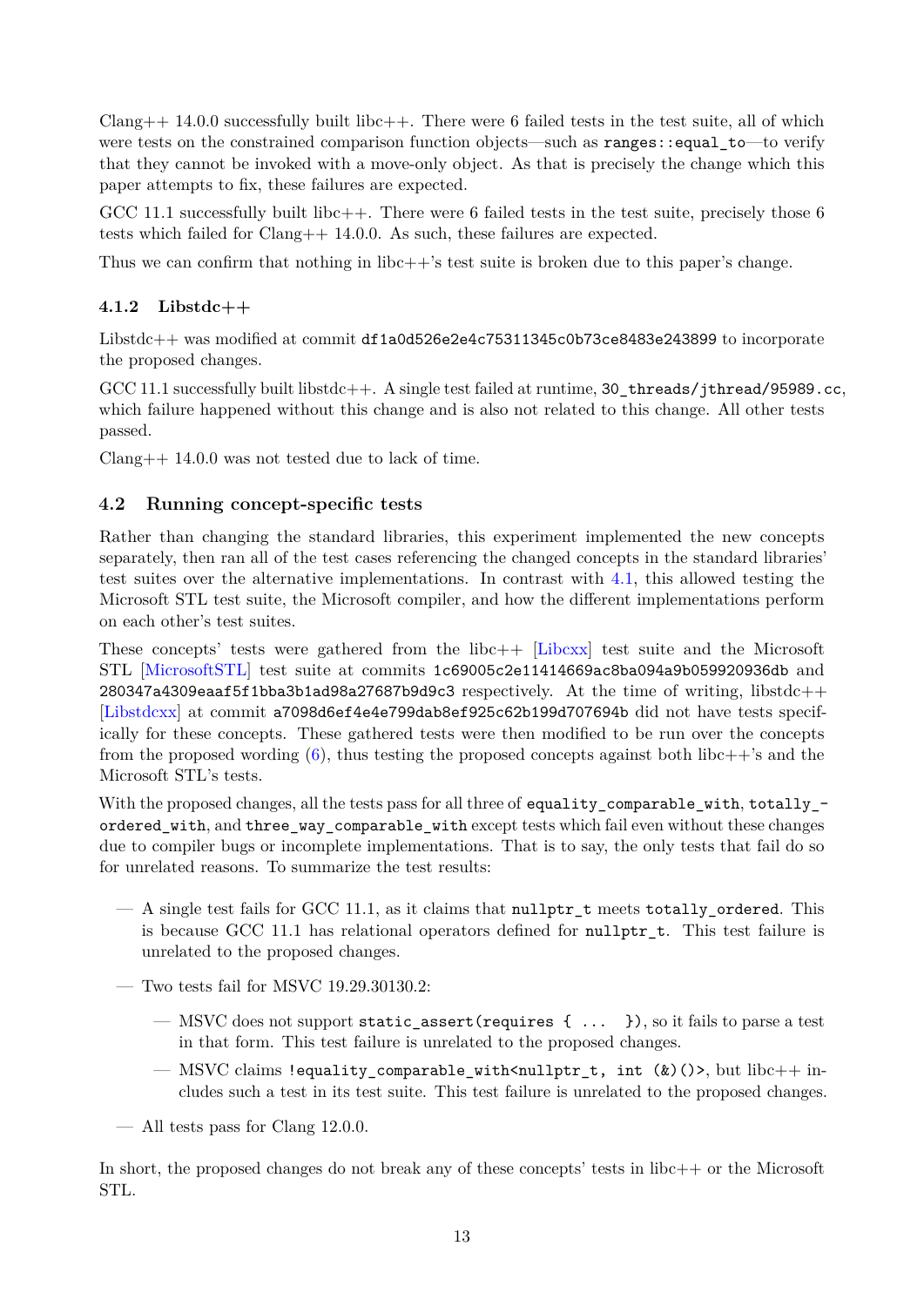# <span id="page-13-0"></span>**5 Intent**

To summarize the intent of the proposed changes, given  $C = \text{common\_reference\_t}$ const U&>, this paper intends to relax the common reference requirements by:

- Relaxing the convertible to const T&, C> invocations to allow types satisfying same\_ as<remove\_cvref\_t<T>, remove\_cvref\_t<C>> to meet the concept without requiring copying the T.
- Relaxing the convertible to sconst  $T\&S$ , C> invocations to allow for types where it is possible to convert a T to C, but only via moving the T. Recall that the move does not happen at runtime, so despite allowing moves, we are not changing any values [\(3.1\)](#page-5-2).

The following proposed wording  $(6)$  uses some patterns whose intent is as follows:

- *COMMON* (...) is intended to convert the ... to the common reference via copying or moving the value, whichever is valid. This should allow for types which can be moved to the common reference, but not copied to the common reference.
- *COMMON* (...) uses static cast<const  $C&>(\ldots)$  in its conversions, but this is intended solely to convert to a const  $C\&$  instead of C directly. This is not intended to require explicit conversions to be taken, which should already be forbidden by the fact that the syntactic requirements require implicit conversions via convertible\_to.
- Each expression which previously had conversions to the common type is split into two pieces, first evaluating without the conversion, then comparing this prior evaluation against the result after the conversion. This is intended to avoid any issue where moving the T or U lvalues via *COMMON* (...) changes the value of the objects before we perform the heterogeneous evaluation.
- The original semantic requirements used lvalues of type const remove\_reference\_t<T> and similarly for U, but these lvalues were changed to be of type remove cvref  $t < T$  and remove cvref t<U>. This change is not intended to say that the concepts only work with non-const lvalues, but it is instead intended to allow *COMMON* (...) to properly move if necessary by creating T&& and U&& instead of const T&& and const U&&.
- In the wording for *common-comparison-supertype-with* , a helper concept is used, with the name of *common-comparison-supertype-with-impl* . This is solely to improve the readability of the concept definition, by factoring out the remove\_cvref\_t $ltT$  and remove\_cvref\_t<U> and also by factoring out the common\_reference\_t<const T&, const U&>. This is intended to be exactly the same as if everything was textually inlined into the definition of *common-comparison-supertype-with* , meaning that any potential change in semantics between the two is not intended. In particular, the default argument for factoring out the common\_reference\_t should not block proper syntactic checking, which already works because the context where the possibly ill formed common\_reference\_t<const T&, const U&> appears is in the definition of *common-comparison-supertype-with* .

# <span id="page-13-1"></span>**6 Proposed wording**

In [concepts.lang], the following exposition-only concept is added, intended to detect that there exists a common supertype of T and U as described earlier: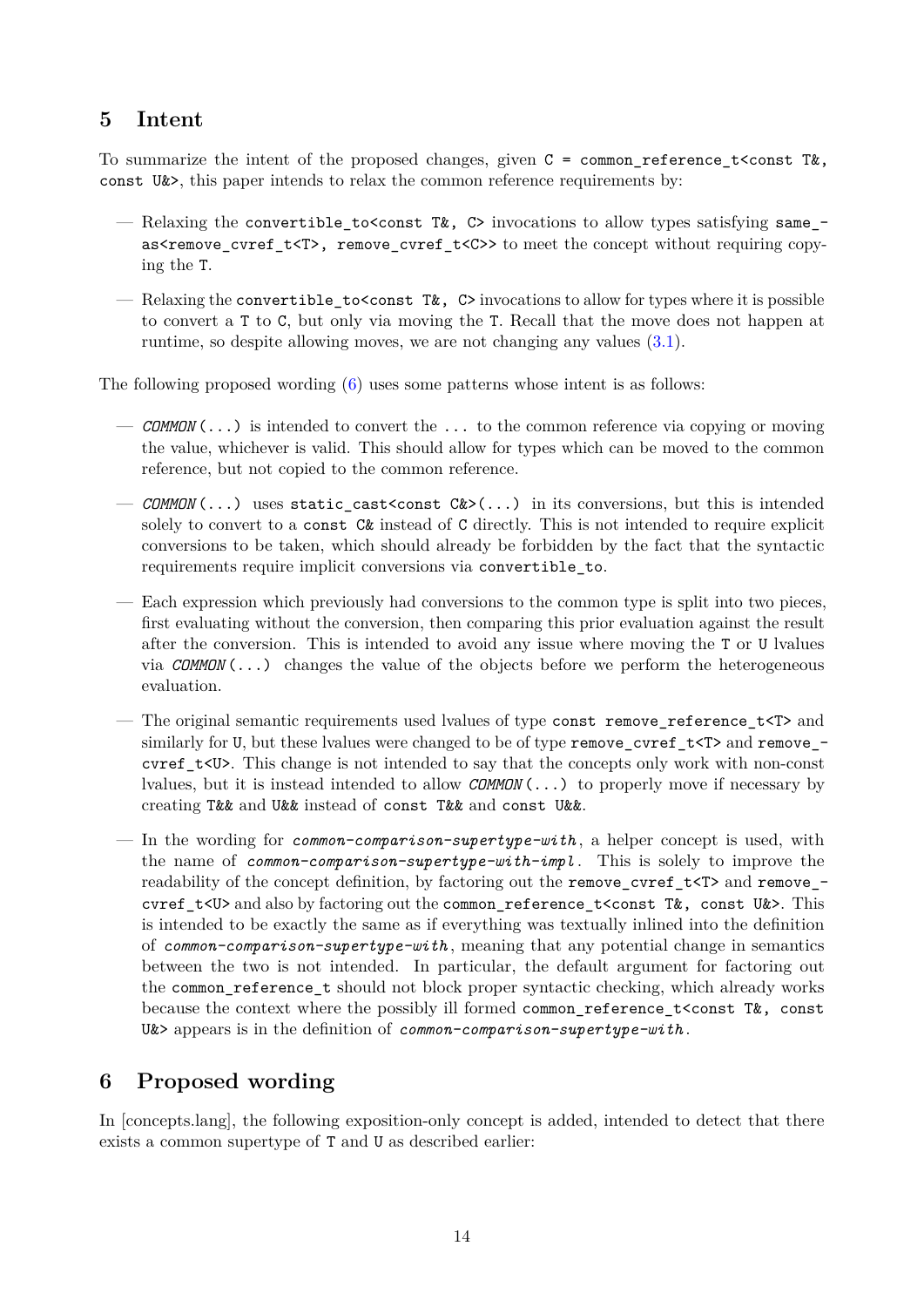#### **Common supertypes [concept.commonsupertype]**

For two types T and U, if common\_reference\_t<const remove\_cvref\_t<T>&, const remove\_cvref\_t<U>&> is well-formed and denotes a type C such that both convertible\_ to<const T&, const C&> || convertible\_to<T&&, const C&> and convertible\_to<const U&, const C&> || convertible to<U&&, const C&> are modeled, then T and U share a *common comparison supertype* C.

```
template<class T, class U, class C = common reference t<const T&, const U&>>
  concept common-comparison-supertype-with-impl = // exposition only
    same_as<
      common reference t<const T&, const U&>,
      common_reference_t<const U&, const T&>> &&
    requires {
      requires convertible_to<const T&, const C&> ||
        convertible to<T&&, const C&>;
      requires convertible_to<const U&, const C&> ||
        convertible to<U&&, const C&>;
    };
template<class T, class U>
  concept common-comparison-supertype-with = // exposition only
    common-comparison-supertype-with-impl <
      remove_cvref_t<T>, remove_cvref_t<U>>;
```
Let C be common reference t<const T&, const U&>. Let t1 and t2 be equalitypreserving expressions such that  $\text{decltype}((t1))$  and  $\text{decltype}((t2))$  are each remove cvref  $t$ <T>, and let u1 and u2 be equality-preserving expressions such that decltype((u1)) and decltype((u2)) are each remove\_cvref\_t<U>. Let  $\mathcal{COMMON} (...)$ be static\_cast<const  $C>$ (...) if static\_cast<const  $C>$ (...) is a valid expression and static cast<const  $C>(\text{move}(\ldots))$  otherwise. T and U model *common-comparison-supertype-with* <T, U> only if:

- *COMMON* (t1) equals *COMMON* (t2) if and only if t1 equals t2, and
- *COMMON* (u1) equals *COMMON* (u2) if and only if u1 equals u2.

In [cmp.concept]:

```
template<class T, class U, class Cat = partial_ordering>
  concept three_way_comparable_with =
    three_way_comparable<T, Cat> &&
    three_way_comparable<U, Cat> &&
    common_reference_with<
     const remove_reference_t<T>&, const remove_reference_t<U>&> &&
    common-comparison-supertype-with <T, U> &&
    three_way_comparable<
      common reference t<
        const remove reference t<T>&, const remove reference t<U>&>, Cat> &&
    weakly-equality-comparable-with <T, U> &&
    partially-ordered-with <T, U> &&
   requires(const remove_reference_t<T>& t, const remove_reference_t<U>& u) {
      { t <=> u } -> compares-as <Cat>;
      { u <=> t } -> compares-as <Cat>;
   };
```
Let t and u be lvalues of types const remove reference  $t$ <T> and const remove reference  $t<sub>W</sub>$ , respectively. Let C be common reference t<const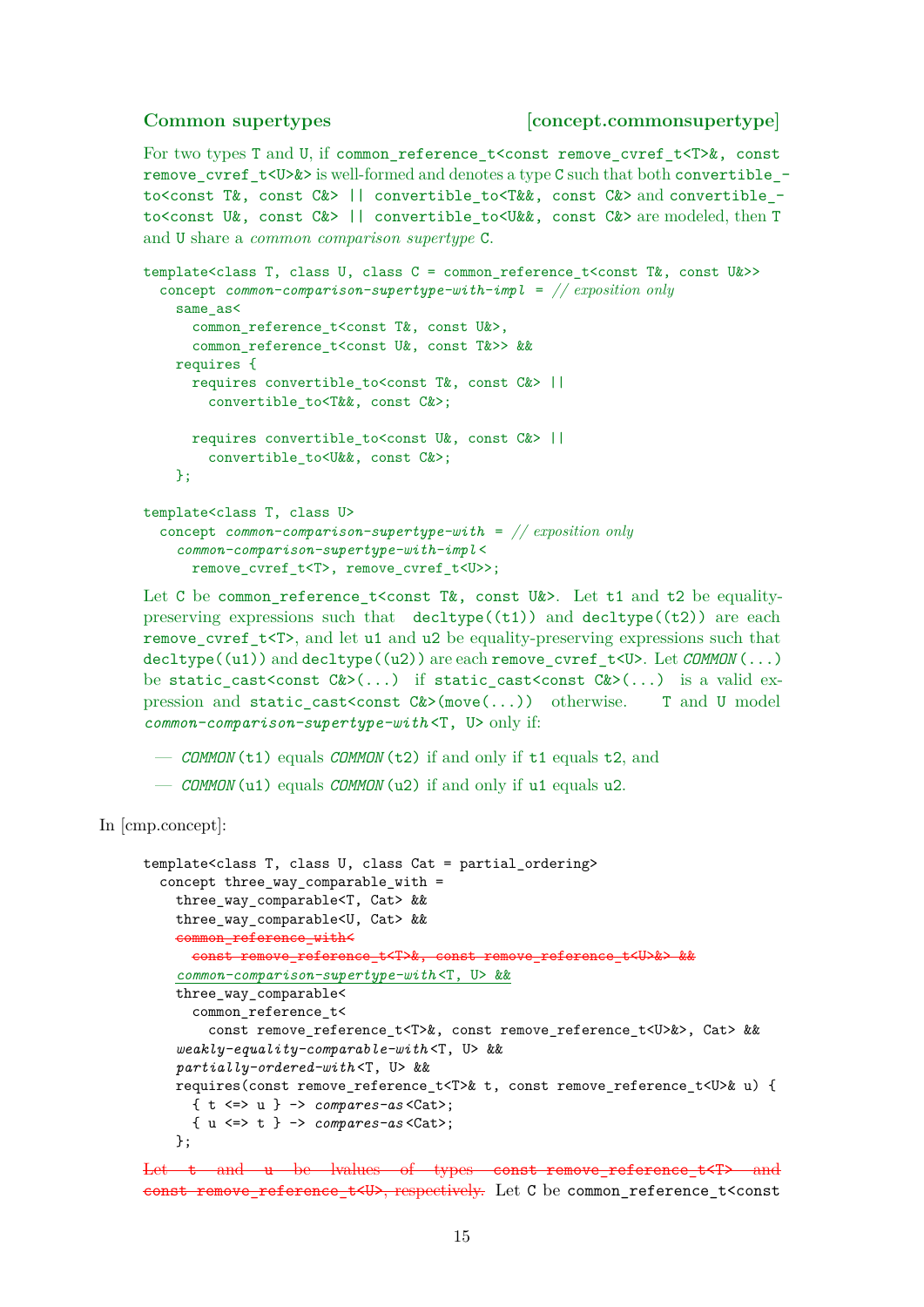remove\_reference\_t<T>&, const remove\_reference\_t<U>&>. Let *COMMON* (...) be static cast<const  $C&>(...)$  if static cast<const  $C&>(...)$  is a valid expression and static cast<const  $C&>(move(...))$  otherwise. T, U, and Cat model three way comparable with<T, U, Cat> only if given lvalues t and u of types remove cvref  $t$ <T> and remove cvref  $t$ <U>, respectively:

- $t \leq$   $\infty$  u and  $u \leq$   $\infty$  t have the same domain,
- ((t  $\le$  u)  $\le$  0) and (0  $\le$   $\le$  (u  $\le$  t)) are equal,
- $(t \le y u == 0) == bool(t == u)$  is true,
- (t <=> u != 0) == bool(t != u) is true,
- $-\text{Cat}(t \leq > u) == \text{Cat}(C(t) \leq > C(u))$ After evaluating const auto cat =  $Cat(t \le y)$ ; cat == Cat(*COMMON* (t) <=> *COMMON* (u)) is true,
- (t  $\leq$   $\geq$   $\leq$   $\leq$  0) == bool(t  $\leq$  u) is true,
- $-$  (t  $\le$   $\ge$   $u$   $>$  0) == bool(t  $>$  u) is true,
- $-$  (t  $\leq$   $\geq$   $u$   $\leq$  0) == bool(t  $\leq$  u) is true,
- $-$  (t <=> u >= 0) == bool(t >= u) is true, and
- if Cat is convertible to strong ordering, T and U model totally ordered  $$ with<T, U>.

In [concept.equalitycomparable]:

**Concept equality\_comparable [concept.equalitycomparable]**

```
template<class T, class U>
  concept equality comparable with =equality_comparable<T> && equality_comparable<U> &&
    common reference with<
     const remove reference t<T>&,
      const remove_reference_t<U>&> &&
    common-comparison-supertype-with <T, U> &&
    equality_comparable<
     common_reference_t<
        const remove_reference_t<T>&,
        const remove reference t<U>&>> &&
    weakly-equality-comparable-with <T, U>;
```
Given types T and U, let  $t$  be an lvalue of type const remove\_reference\_ $t$ <T>, u be an lyalue of type const remove reference  $t$ <U>, and C be:

```
common_reference_t<
  const remove_reference_t<T>&,
  const remove_reference_t<U>&>
```
T and U model equality\_comparable\_with<T, U> only if bool( $t == u$ ) == bool( $C(t)$ ==  $C(u)$ ). Let *COMMON* (...) be static\_cast<const  $C&>(...)$  if static\_cast<const  $C&>(\ldots)$  is a valid expression and static cast<const  $C&>(\text{move}(...))$  otherwise. T and U model equality comparable with $\leq$ T, U> only if given lvalues t and u of types remove cvref t<T> and remove cvref\_t<U>, respectively, after evaluating const bool eq = bool( $t = u$ );, eq == bool( $\textit{COMMON}(t)$  ==  $\textit{COMMON}(u)$ ).

In [concept.totallyordered]: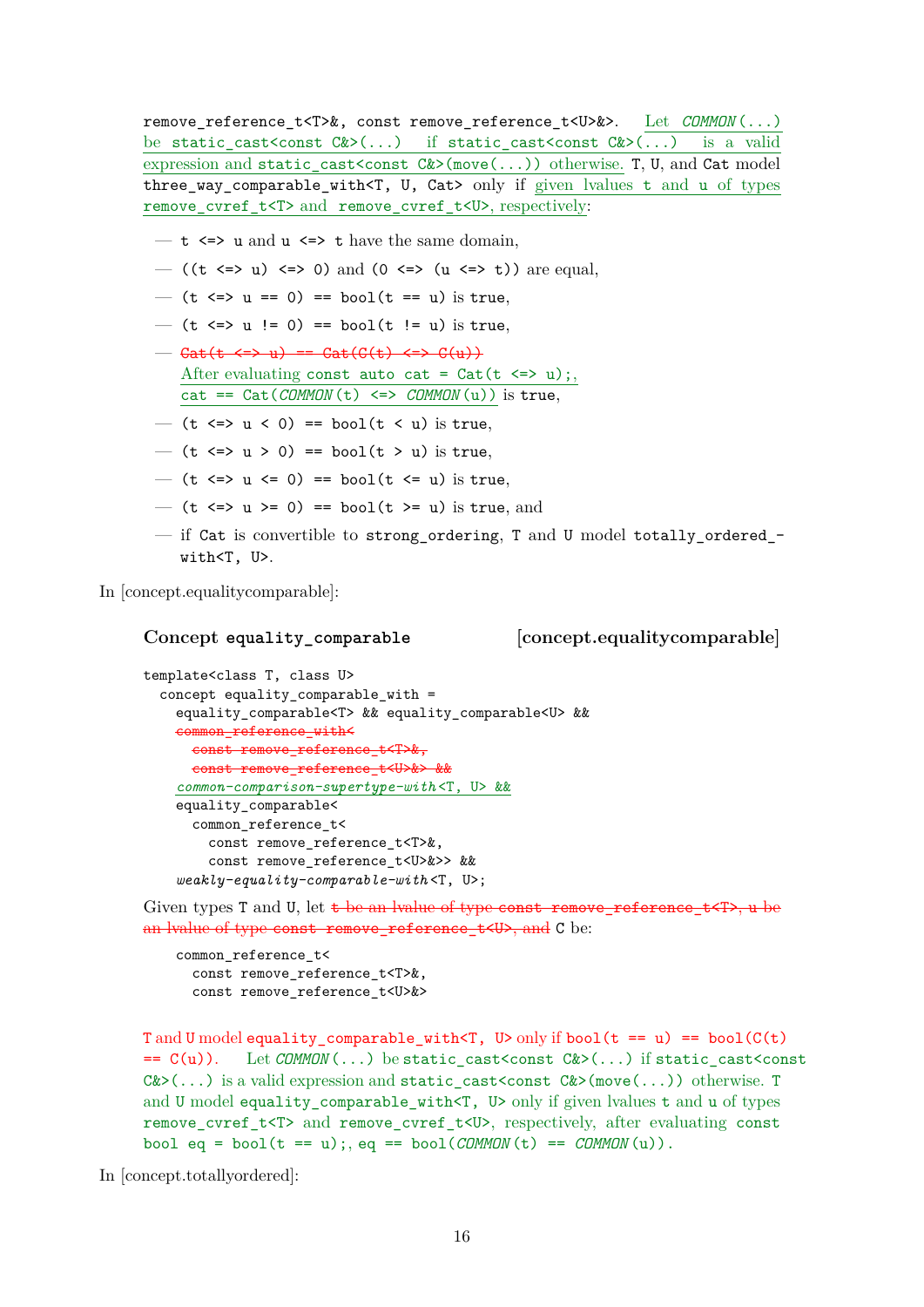```
template<class T, class U>
  concept totally_ordered_with =
    totally_ordered<T> && totally_ordered<U> &&
    equality_comparable_with<T, U> &&
    totally_ordered<
      common_reference_t<
        const remove reference t<T>&,
        const remove reference t<U>&>> &&
    partially-ordered-with <T, U>;
```
Given types T and U, let  $t$  be an lyalue of type const remove reference  $t$ <T>, u be an lyalue of type const remove reference t<U>, and C be:

common\_reference\_t<const remove\_reference\_t<T>&, const remove reference t<U>&>

Let *COMMON* (...) be static\_cast<const  $C&>(\ldots)$  if static\_cast<const  $C&>(\ldots)$ is a valid expression and static\_cast<const  $C&>(move(...))$  otherwise. T and U model totally\_ordered\_with<T, U> only if given lvalues t and u of types remove\_cvref\_t<T> and remove\_cvref\_t<U>, respectively:

- bool $(t \le u)$  == bool $(C(t) \le C(u))$ .
- bool(t > u) == bool( $C(t) > C(u)$ ).
- bool(t  $\leq$  u) == bool( $C(t)$   $\leq$   $C(u)$ ).
- bool(t >= u) == bool( $C(t)$  >=  $C(u)$ ).
- bool( $u \leq t$ ) == bool( $C(u) \leq C(t)$ ).
- bool(u > t) == bool( $C(u) > C(t)$ ).
- bool(u  $\leq$  t) == bool(C(u)  $\leq$  C(t)).
- bool(u >= t) == bool( $C(u)$  >=  $C(t)$ ).
- After evaluating const bool  $r = bool(t \le u)$ ;  $r = \text{bool}( \text{COMMON}(t) < \text{COMMON}(u))$  is true,
- After evaluating const bool  $r = bool(t > u)$ ;  $r = \text{bool}( \text{COMMON}(t) > \text{COMMON}(u))$  is true,
- After evaluating const bool  $r = \text{bool}(t \le u)$ ;  $r = \text{bool}( \text{COMMON}(t) \leq \text{COMMON}(u))$  is true,
- After evaluating const bool  $r = \text{bool}(t \ge u)$ ;  $r = \text{bool}( \text{COMMON}(t) \geq \text{COMMON}(u))$  is true,
- After evaluating const bool  $r = bool(u < t)$ ;  $r =$  bool(*COMMON*(t) < *COMMON*(u)) is true,
- After evaluating const bool  $r = bool(u > t)$ ;  $r =$  bool(*COMMON*(t) > *COMMON*(u)) is true,
- After evaluating const bool  $r = \text{bool}(u \leq t)$ ;  $r =$  bool(*COMMON*(t) <= *COMMON*(u)) is true,
- After evaluating const bool  $r = bool(u \ge t)$ ;  $r =$  bool(*COMMON*(t) >= *COMMON*(u)) is true,

In [version.syn]:

```
#define __cpp_lib_relaxed_comparison_concepts <DATE OF ADOPTION> // also in <con-
cepts>, <compare>
```
The proposed changes are relative to the current working draft [\[N4901\]](#page-17-2).